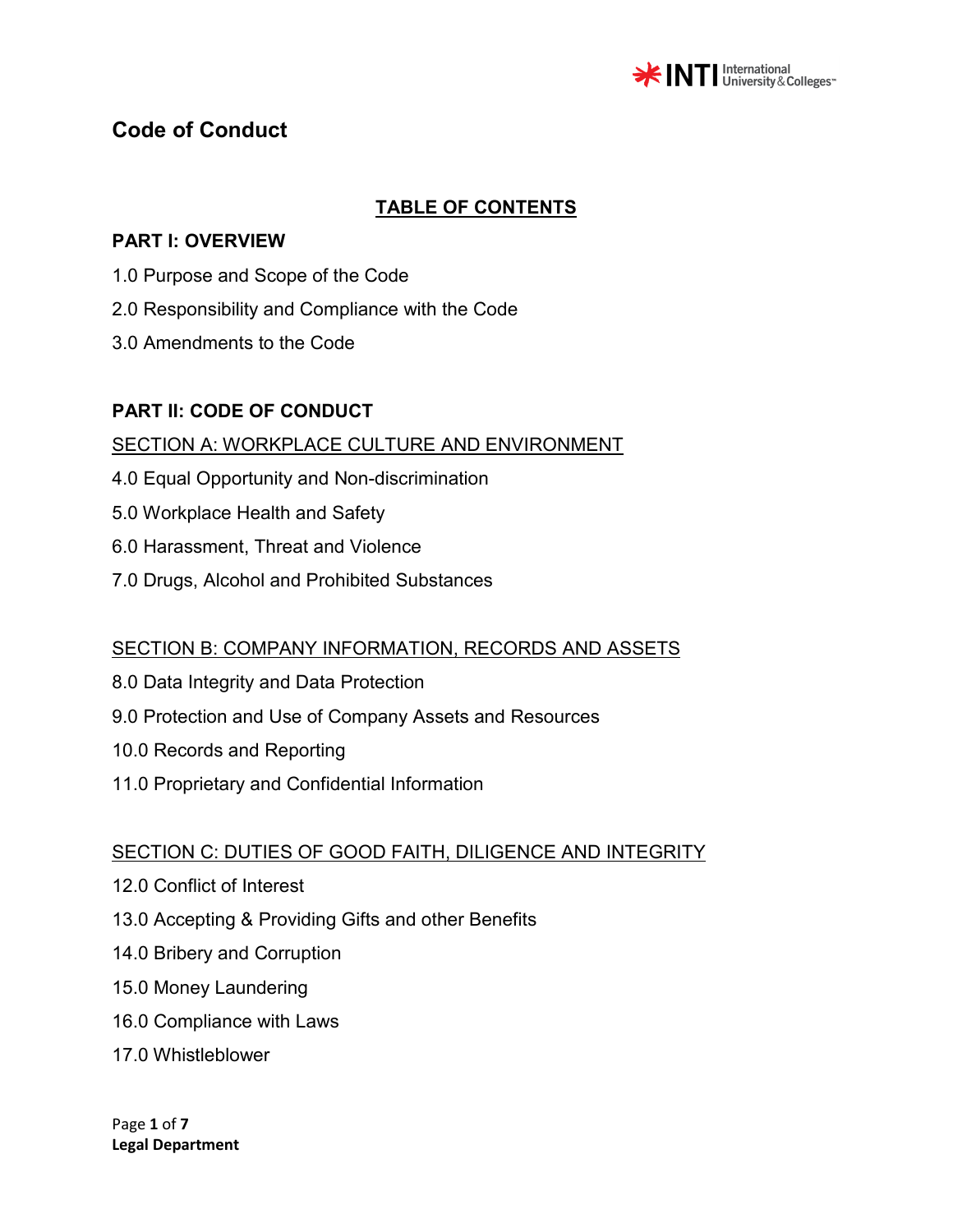

### **PART I: OVERVIEW**

#### **1.0 Purpose and Scope of the Code**

This Code of Conduct and Ethics ("Code") applies to all employees and directors of INTI Universal Holdings Sdn Bhd (the "Company") and its subsidiaries (collectively, "INTI University & Colleges"), including full-time or permanent employees, part-time employees, employees on probation, trainees and interns, employees on secondment and personnel on fixed-term contracts (collectively, "Employees"). This Code sets out the principles to guide standards of behavior and business conduct when Employees deal with third party. In this context, third party refers to any individual or organization the Employee comes into contact with during the course of his/her work, and includes actual and potential customers, competitors, suppliers, contractors, distributors, business contacts/partners, agents, advisers, regulators, government and public bodies and officials, shareholders, investors and the community in which INTI University & Colleges operates in. This Code is not a comprehensive guide that covers every ethical situation Employees may encounter in their course of work. In any circumstance which is not covered by this Code or in case of any doubt, Employees shall refer to his or her Head of Department or the Company's Head of Human Resources Department for clarification or guidance.

## **2.0 Responsibility and Compliance with the Code**

It is the responsibility of every Employee to act in accordance with the policies, principles and guidelines detailed in this Code, and any update or amendment which may be issued from time to time by the Company. It is also the Employee's responsibility to report violations or suspected violations of this Code and support the implementation of this Code. Any violation or suspected violation of this Code shall be reported to the CEO of the Company (in the case of any Director/ Head of Human Resources Department/Legal Counsel) or the Company's Head of Human Resources Department and/or Company's Legal Counsel (in all other cases) or such other officer designated by the Company from time to time. Non-compliance with this Code will be treated seriously and may result in disciplinary action, including the possibility of suspension or dismissal, and if warranted, legal proceedings against the Employee. Violation of applicable laws may subject Employee to civil and/or criminal penalties imposed by a governmental agency or a court, in addition to disciplinary action. This Code is to be read and applied in conjunction with all other related or applicable policies, procedures and guidelines of INTI.

#### **3.0 Amendments to the Code**

Updates or amendments to this Code may be made from time to time to be in line with any change in applicable laws and regulations, or changes to the Company's vision and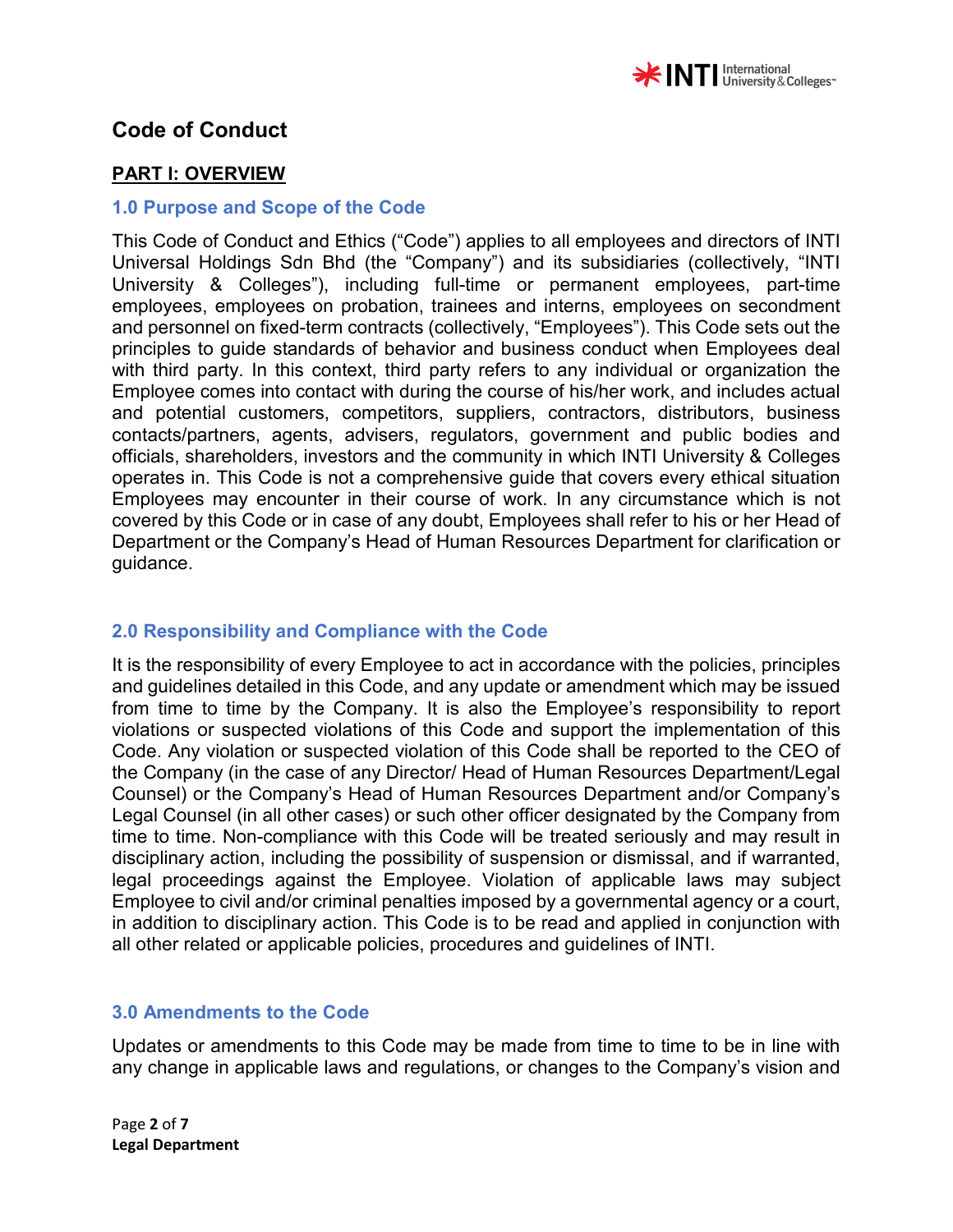

mission or other relevant factors. Employees will be informed of any update or amendment to the Code.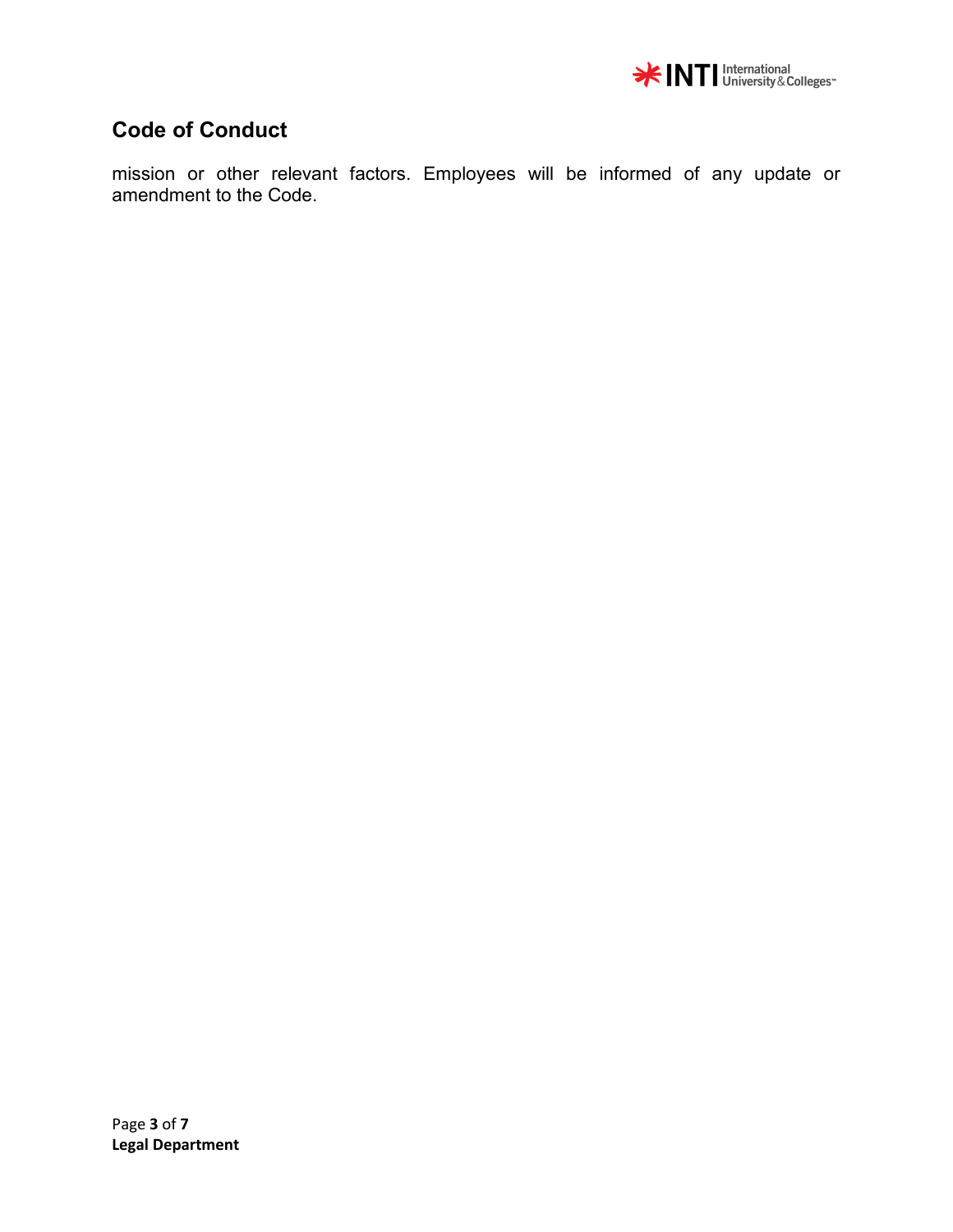

## **PART II: CODE OF CONDUCT**

### **SECTION A: WORKPLACE CULTURE AND ENVIRONMENT**

#### **4.0 Equal Opportunity and Non-discrimination**

INTI upholds the principle of diversity of workforce, equal opportunity, non-discrimination and fair treatment in all aspects of employment, including recruitment and hiring, compensation and benefits, working conditions, training, rewards and recognition, career development and retirement. Employees must strive to create a workplace where everyone is treated fairly and equally.

#### **5.0 Workplace Health and Safety**

INTI is committed to providing a safe and healthy work environment to all Employees. Health and safety support and training will be provided to Employees so that they understand their occupational health and safety obligations and diligently comply with all health and safety requirements, policies and procedures set out by the Company. Safety is everyone's responsibility.

#### **6.0 Harassment, Threat and Violence**

INTI seeks to provide a work environment where Employees are treated with respect and free from any form of harassment, threat, intimidation, violence or any other inappropriate behavior. Employees are responsible to report any harassment, intimidation, offensive or inappropriate behavior. All complaints or grievances will be investigated and appropriate action will be taken to stop such conduct and prevent future occurrences.

## **7.0 Drugs, Alcohol and Prohibited Substances**

Employees are expected to perform their job duties free from the influence of any substance that could impair job performance or pose unacceptable safety risk to the Employee or others. INTI therefore prohibits working under the influence of alcohol, illegal drugs or controlled substances. In addition, the use, possession, distribution or sale of alcohol, illegal drugs or other controlled substances in the workplace (other than for approved medicinal purposes) is strictly prohibited. There may be company-sponsored events or functions where the serving of alcoholic beverages is permitted. In these cases, all appropriate liquor laws must be followed.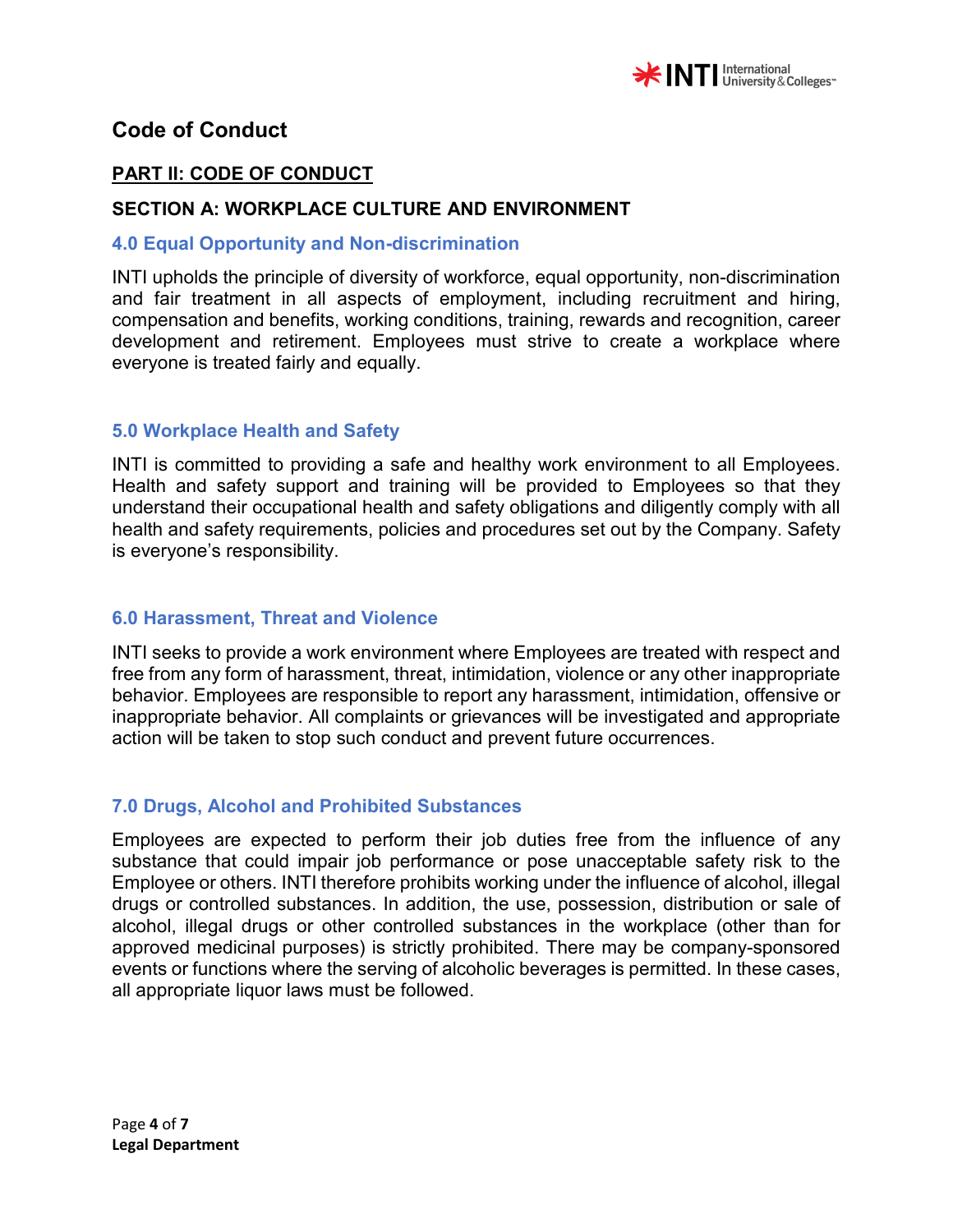

## **SECTION B: COMPANY INFORMATION, RECORDS AND ASSETS**

#### **8.0 Data Integrity and Data Protection**

Employees shall record, manage, store and transfer all data and records in compliance with applicable legal, tax, regulatory and accounting requirements.

#### **9.0 Protection and Use of Company Assets and Resources**

INTI provides its Employees a variety of resources and assets including licensed software for Employees to deliver their work. Employees shall safeguard and make proper and efficient use of the assets and resources in compliance with all applicable laws, company policies and licensing agreements, and take all necessary steps to prevent loss, damage, misuse, theft, fraud or destruction of INTI assets and resources.

# **10.0 Records and Reporting**

INTI has put in place our INTI Privacy Policy which sets out the time period to retain and destroy data and records for as long as needed or permitted in light of the purpose(s) for which it was obtained and consistent with applicable law.

The criteria used to determine our retention periods include:

- The length of time we have an ongoing relationship with you and provide the Services to you (for example, for as long as you are a student and/or employees of ours);
- Whether there is a legal obligation to which we are subject (for example, certain laws require us to keep records of your transactions for a certain period of time before we can delete them); or
- Whether retention is advisable in light of our legal position (such as in regard to applicable statutes of limitations, litigation or regulatory investigations).

## **11.0 Proprietary and Confidential Information**

Employees are required to protect INTI's confidential information and guard them against unauthorized disclosure or use. Employees are also required to protect confidential information of third party which Employees have access to in the course of their work. Confidential information includes, but are not limited to, data and technical know-how, business plan and budget, product design, customer list and information, information on current and future projects and work processes, and any non-published financial or other data. Unless required by law or authorized by the Company, Employees shall not disclose confidential information or allow such disclosure or use confidential information for unauthorized purposes. This obligation continues beyond the termination of employment.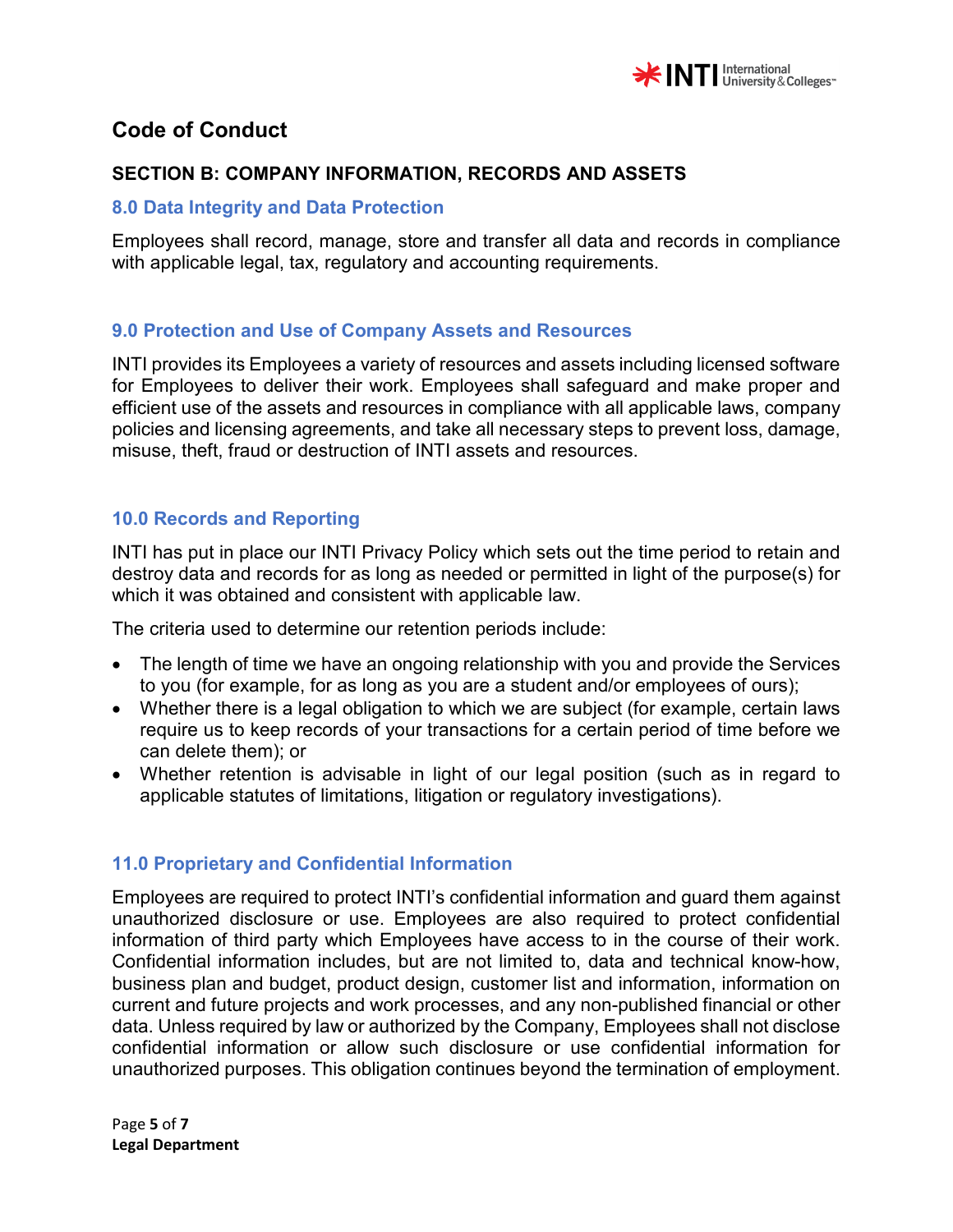

# **SECTION C: DUTIES OF GOOD FAITH, DILIGENCE AND INTEGRITY**

#### **12.0 Conflict of Interest**

Employees have an obligation to act in the best interest of INTI at all times. Employees are prohibited from using their position or knowledge gained directly or indirectly in the course of their duties and responsibilities or employment for private or personal advantage. If Employee at any time thinks that he or she may have a potential or actual conflict of interest, Employee is obliged to disclose the conflict promptly to the Legal Counsel or the Company's Head of Human Resources Department or Employee's Head of Department so that a determination can be made as to the existence and seriousness of an actual conflict. When in doubt, Employees shall adopt the highest standard of conduct.

## **13.0 Accepting & Providing Gifts and other Benefits**

As a general rule, Employees are discouraged from giving or accepting gifts, entertainment or other benefits to or from business partners. Notwithstanding this, INTI recognizes that the occasional acceptance or offer of modest gifts and entertainment may be a legitimate custom or practice in business relationships. The following guidelines shall be observed:

• Employees should not give or accept gifts or any other benefit or privilege that would in any way influence or appear to influence any business decision or gain an unfair advantage.

• The situation in which the gifts, entertainment and other benefits is received or given should not be connected with contractual negotiations, tender awards or similar circumstances.

## **14.0 Bribery and Corruption**

INTI is committed to acting professionally, fairly and with integrity in all its business dealings and relationships wherever it operates and in implementing and enforcing effective systems to counter bribery and corruption. Employees shall not offer, give, solicit or accept any bribes in order to achieve any business or personal advantage for themselves or others or engage in any transaction that contravene any applicable antibribery or anti-corruption laws.

#### **15.0 Money Laundering**

Money laundering is the process of concealing or disguising the identity of illegally obtained proceeds so that they appear to have originated from legitimate sources. Employees should always ensure that they are conducting business with reputable customers, for legitimate business purposes and with legitimate funds. Employees need

Page **6** of **7 Legal Department**